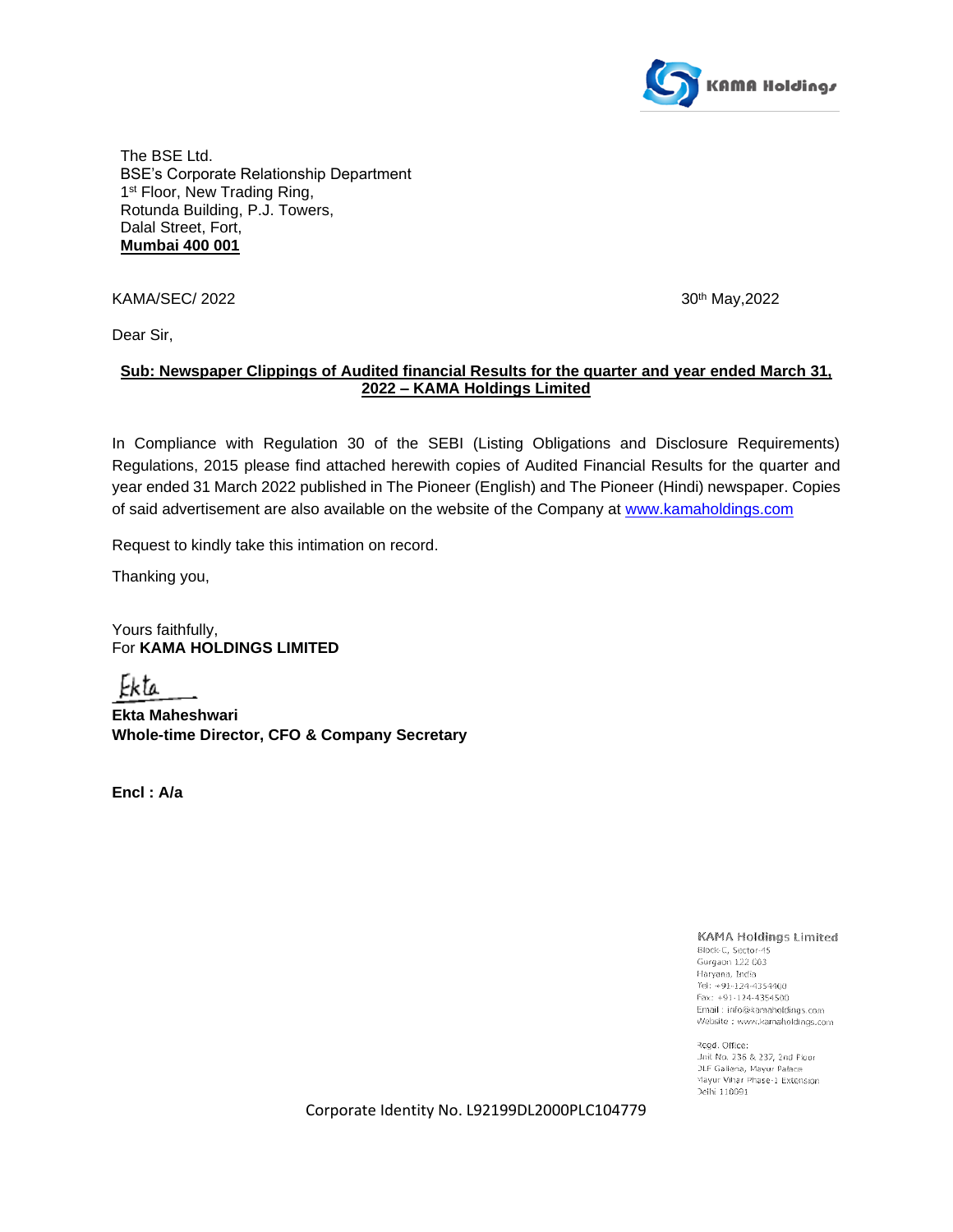# राजधानी 3



 $\bullet$  दिल्ली के विकास

से जुड़े विभिन्न मुद्दो

पर हुई चर्चा

पायनियर समाचार सेवा। नई दिल्ली

मुख्यमंत्री अरविंद केजरीवाल ने

उपराज्यपाल विनय कुमार सक्सेना से

मुलाकात की और दोनों ने राष्ट्रीय

राजधानी के विकास और दिल्ली वालों

की बेहतरी के लिए साथ मिलकर काम

यह सक्सेना के साथ केजरीवाल

● मंजूरी लेने की प्रक्रिया में ऊंचाई

पायनियर समाचार सेवा। नई दिल्ली

(एमपीडी-2021) में संशोधन किया है।

करने का फैसला किया।

## राजधानी की 12 सड़कों का होगा कायाकल्प

## इन मार्गों का होगा जीर्णोधार

मार्जिनल बांध मार्ग (आईटीओ चुंगी से एनएच-24 तक), डॉ. कुंदन लाल मार्ग, राजौरी अपार्टमेंट रोड,

हाउस नंबर 14/35 से 13/101, सुभाष नगर-डीए-1 हरी नगर से डीबी-1 हरी नगर, शांति देवी मार्ग, अयोध्या प्रसाद चोपडका मार्ग. बीए-बीबी ब्लॉक रोड, आर.नं. 32 से 17/117 सुभाष नगर, प्रेम नगर गुरुद्वारा रोड, शहीद मंगल पाण्डेय मार्ग, भाई कन्हैया जी मार्ग (आईटीआई रोड)।

सुधार के लिए पीडब्ल्यूडी आधुनिकतम तकनीक का उपयोग किया जा रहा है। जिससे सड़कें यात्रियों की आवाजाही के लिए अधिक सुरक्षित बन सकें।

इन सड़कों में सुधार से वाहनों की आवाजाही बेहतर होगी बल्कि लोगों का समय बचेगा और प्रदूषण कम करने में भी मदद मिलेगी।



आम आदमी पार्टी की सरकार

एक दर्जन सड़कों में से एक सड़क हैं। इस सड़क में सुधार होने से मार्जिनल बांध रोड है, जो कि नोएडा यात्रियों का यात्रा समय कम होगा और दिल्ली को जोड़ने वाली प्रमुख और यात्रा आसान हो जाएगी। सड़क है। जिस पर रोजाना लाखों यात्री इस्तेमाल करते है। लोगों को सुरक्षित, सुगम और सुंदर

पीडब्ल्यूडी का मुख्य रूप से सड़क मुहैया कराने के लिए प्रतिबद्ध ध्यान अक्षरधाम मंदिर के सामने वाले है। सरकार की योजना दिल्ली वालों हिस्से की सड़कों पर है। इसमें 2 को विश्व स्तरीय सडकें उपलब्ध आरओबी, आरओबी को जोड़ने कराकर उन्हें बेहतर यात्रा का अनुभव वाली सड़कें और तीन यू-टर्न शामिल देना है। इस कारण इन सड़कों के

 $\bullet$  सरकार से 16.03 करोड़ की परियोजनाओं को मिली मंजूरी

पायनियर समाचार सेवा। नई दिल्ली

भवन 2, चंदागी राम अखाड़ा, मठ-आईएसबीटी, समाधि परिसर के पीछे सड़क पर गीता कॉलोनी को जोड़ने वाले ओवर ब्रिज, अरुण जेटली फिरोजशाह कोटला स्टेडियम और सिकंदरा रोड के पास आईटीओ की ओर मुड़ते हुए, उन्होंने खामियों को उजागर किया और पौधों की बेतरतीब वृद्धि, सूखी हुई झाड़ियां, कूड़े और कचरा, गाद हटाने का निर्देश दिया। सरकार की स्वीकृत मिली है। इन

लोक निर्माण विभाग 12 सड़कों का कायाकल्प करेगा। इन सड़कों का सुधार आधुनिक तकनीक किया जाएगा, ताकि लम्बे समय तक ये मजबूत बनी रहें। इसके लिए दिल्ली सरकार ने 16.03 करोड रुपए की परियोजनाओं को मंजूरी दे दी है।

को सड़का निरीक्षण किया। विकास लोगों को आवाजाही में किसी प्रकार की समस्या न हो और उन्हें जाम से न जूझना पड़े। इसके मद्देनजर समय-समय पर जरुरत के अनुसार पीडब्ल्यूडी सड़कों की मरम्मत का कार्य होता है। इन सड़कों में सुधार के लिए विभाग ने हालात और आवश्यकताओं का निरीक्षण किया, जिसके बाद परियोजनाओं को



और कहा कि उन्होंने राष्ट्रीय राजधानी

उपराज्यपाल अनिल बैजल के साथ खट्टे-मीठे रिश्तों के बारे में पूछे जाने पर सीएम ने कहा, उनके बैजल के साथ अच्छे संबंध थे। सक्सेना ने भी केजरीवाल के

एलजी से मिले मुख्यमंत्री, साथ

चलेंगे। मुख्यमंत्री ने शुक्रवार को ्ट्वीट कर बताया कि उपराज्यपाल से के विकास से जुड़े विभिन्न मुद्दों पर

नए पार्किंग स्थलों के मास्टर प्लान में संशोधन

के लिए उन्हें शुभकामनाएं देते है। करने के लिए उत्साहित है। पूर्व उन्होंने कई मुद्दों पर चर्चा की और राजधानी दिल्ली के विकास के लिए एक साथ मिलकर काम करने का निर्णय लिया। दोनों लोगों की बेहतरी के लिए एक साथ मिलकर हर काम करेंगे और सभी को साथ लेकर साथ बैठक को लेकर ट्वीट किया

की पहली औपचारिक बैठक है, जिन्होंने बृहस्पतिवार को पद की शपथ ली। अरविंद केजरीवाल ने बैठक के बाद मीडिया से बातचीत में मिलकर खुशी हुई सर। वह दिल्ली के चर्चा की। मुख्यमंत्री केजरीवाल से बताया कि वह एक सार्थक कार्यकाल कल्याण के लिए आपके साथ काम मुलाकात की। उन्होंने दिल्ली के

भाजपा शासित राज्यों में पानी गुणवत्ता की हो जांच: जलबोर्ड

दिल्ली जल बोर्ड ने केंद्रीय जल शक्ति मंत्री गजेंद्र सिंह शेखावत को लिखा पत्र, दिल्ली के साथ भाजपा शासित

अधिकारियों के साथ राज निवास

और कनॉट प्लेस के बीच के हिस्से

राज्यों में भी दूषित पानी की जांच कराने का अनुरोध किया है।

भारद्वाज ने कहा कि केंद्रीय जल शक्ति मंत्री से निवेदन है कि पानी की जांच में गुजरात, हिमाचल प्रदेश, मध्य प्रदेश और उत्तर प्रदेश को भी शामिल करें। गुजरात के प्रमुख शहरों अहमदाबाद, पालनपुर, मेहसाणा, पाटन, बनासकांठा, साबरकांठा सहित अन्य बड़े-बड़े शहरों के अंदर पानी को स्थिति अच्छी नहीं है। हिमाचल प्रदेश में भूजल और नदियों का पानी इतना ज्यादा प्रदूषित हो चुका है कि

### <u>पायनियर समाचार सेवा। नई दिल्ली</u>  $\bullet$  सौरभ भारद्वाज ने केंद्रीय जल शक्ति को पत्र

आल

डीजेबी के उपाध्यक्ष सौरभ पानी

लिख गुजरात, हिमाचल प्रदेश, एमपी और यूपी में जांच का किया अनुरोध कोर्ट ने मुख्य सचिव को बुलाकर

की शिकायत आ रही है। सौरभ

मंत्री हैं। सिर्फ दिल्ली वालों पर इतन ध्यान देंगे तो बाकी राज्यों के लोगों का क्या होगा। उन्होंने कहा कि पत्र लिखा है गुजरात भाजपा शासित है जहां पानी को बहुत ज्यादा किल्लत है। यह बात कोई विपक्षी दल नहीं कह रहा है बल्कि भाजपा के पाटन सांसद भरत सिंह और बनासकांठा से सांसद परबतभाई पटेल ने यह बात कई बार गुजरात में उठाई है।

हिमाचल प्रदेश में नालागढ़ से लेकर सोलन तक जितनी भी इंडस्ट्री हिमाचल में स्थापित है, खासकर फॉर्मा इंडस्ट्री गैर शोधित पानी को नदियों में बहा रही है। भारद्वाज ने कहा कि उत्तर प्रदेश में भी पानी गुणवत्ता बेहद खराब हैं। उत्तर प्रदेश के प्रमुख शहरों में भी

पानी बहुत दूषित है।



भारद्वाज ने शुक्रवार को संवाददाता पत्र लिखकर दिल्ली में गंदे पानी की जांच कराने की मांग की थी। उन्हें यह



 $\bullet$  अंबाला में 300 करोड़ से बनेगा 1857 के प्रथम स्वतंत्रता संग्राम का संग्रहालय

 $\bullet$  दिल्ली के हरियाणा भवन में छह इतिहासकारों की समिति ੜੇ ਨੀ ਹੈਟਰ



हरियाणा भवन में इतिहासकारों की समिति की बैठक में विचार-विमर्श करते हुए हरियाणा के सूचना, जनसंपर्क एवं भाषा विभाग के महानिदेशक व हरियाणा वं





का जुर्माना लगाया है।



100 एफएआर (फ्लोर एरिया अनुपात) की अनुमति होगी। 3,000 से 10 हजार वर्गमीटर तक के भूखंड पर एफएआर 60 होगा। 10 हजार वर्ग मीटर से अधिक को











नेहरू को याद करते प्रदेश कांग्रेसी नेता व अन्य पुण्यतिथि पर जवाहर लाल नेहरू को किया याद

नई दिल्ली। प्रदेश कांग्रेस कमेटी ने देश के पहले प्रधानमंत्री पंडित जवाहर लाल नेहरू को 58वीं पुण्यतिथि मनायी। ऐवना-ए-गालिब ऑडिटोरियम में नेहरु के सपनों का भारत ''कल, आज और कल'' विषय पर संगोष्ठी का आयोजन किया गया। आयोजित कार्यक्रम में पार्टी के नेता–कार्यकर्ताओं ने उनके चित्र पर पुष्प माला अर्पित कर श्रदांजलि दी। संगोष्ठी में प्रो0 आर.पी. बहुगुणा ने कहा कि नेहरु ने स्वाधीनता की लड़ाई में ब्रिटिश समाज्य को उखाड़ फेंकने के लिए वर्ष 1928 में स्वतंत्रता लीग की स्थापना की और अगस्त 1942 में मुम्बई में उन्होंने भारत छोड़ों के संकल्प को कार्यान्वित करने का लक्ष्य निर्धारित किया और 15 अगस्त 1947 को देश को आजादी मिल गई। उन्होंने कहा कि नेहरु जी की अध्यक्षता में दिसम्बर 1929 में कांग्रेस का वार्षिक अधिवेशन लाहौर में हुआ जिसमें सभी ने एकमत से पूर्ण स्वराज की मांग का प्रस्ताव पारित हुआ और 26 जनवरी, 1930 में लाहौर में उन्होंने स्वतंत्र भारत का ध्वज लहराया।

## हाईकोर्ट ने डीएसएसएसबी पर लगाया ५० हजार का जुर्माना

<u>पायनियर समाचार सेवा। नई दिल्ली</u>  $\bullet$  आकांक्षी उम्मीदवार के मामले मे देरी करने दिल्ली उच्च न्यायालय ने एक महिला के मामले को निपटाने में देरी के लिए पर दिया आदेश दिल्ली अधीनस्थ सेवा चयन बोर्ड

(डीएसएसएसबी) पर 50,000 रुपए कहा कि महिला की कोई गलती नहीं महिला को सरकारी स्कूल में थी लेकिन उसे केंद्रीय प्रशासनिक सहायक शिक्षक पद के लिए सफल न्यायाधिकरण (कैट) और इस उम्मीदवार घोषित किया गया था, अदालत का दरवाजा खटखटाने के लेकिन इस गलत धारणा को लेकर लिए बाध्य किया गया है। अदालत ने उसके मामले पर विचार करने में देर कहा कि महिला को हुए वित्तीय नकसान की कुछ हद तक भरपाई की की गई कि दो मौके दिए जाने के

भूपिंदर भल्ला एनडीएमसी के नए अध्यक्ष नियुक्त <mark>नई दिल्ली।</mark> भूपिंदर सिंह भल्ला को नई दिल्ली नगरपालिका परिषद (एनडीएमसी) का नया अध्यक्ष नियक्त किया गया है। वह नगर निकाय के अध्यक्ष के तौर पर 1989 बैच के आईएएस अधिकारी धर्मेंद्र की .<br>जगह लेंगे। भल्ला 1990 बैच के प्रशासनिक सेवा के अधिकारी हैं और

वर्तमान में दिल्ली के अतिरिक्त मुख्य सचिव के पद पर तैनात हैं। आईआईएम बैंगलोर के पूर्व छात्र भल्ला के पास जॉर्जिया विश्वविद्यालय से एमबीए की डिग्री भी है। वह पहले गोवा के मुख्य निर्वाचन अधिकारी के रूप में सेवा देने के

फटकार लगाई है। उत्तर प्रदेश के बुंदेलखंड, मिर्जापुर, महोबा, सोनभद्र, गाजियाबाद, फिरोजाबाद आदि शहरों मे पानी की किल्लत है, सीवर का पानी पीने के लिए लोग मजबूर हैं। मध्य प्रदेश के शहरों में गंदा

पीने से लोगों को पीलिया, टाइफाइड और लीवर से संबंधित रोगों

सम्मेलन में कहा कि प्रदेश भाजपा

## जामिया में रनातक, रनातकोत्तर आवेदन की तिथि बढ़ी

नई दिल्ली। जामिया मिलिया इस्लामिया (जेएमआई) ने स्नातक और स्नातकोत्तर पाठ्यक्रमों में प्रवेश के लिए ऑनलाइन आवेदन पत्र जमा करने की अंतिम तिथि शुक्रवार को 31 मई तक के लिए बढा दी। इससे पहले 25 मई आवेदन जमा करने की अंतिम तिथि थी। विश्वविद्यालय ने बी.टेक और बी.आर्किटेक्चर पाट्यक्रमों में प्रवेश के लिए ऑनलाइन पंजीकरण फॉर्म भरने की अंतिम तिथि भी 20 जून तक बढ़ा दी है। रजिस्ट्रार नाजिम हुसैन अल जाफरी ने कहा कि कुल आवेदकों में से 56,667 महिलाएं हैं। कुल 136 कार्यक्रमों में से 39 स्नातक पाठ्यक्रम और 78 स्नातकोत्तर पाठ्यक्रम हैं। 17 स्नातकोत्तर डिप्लोमा पाठ्यक्रमों और दो एडवांस डिप्लोमा पाठ्यक्रमों के लिए पंजीकरण की प्रक्रिया संपन्न हो गई है।

पैरोल पर छूटे शाहरुख का रवागत वाला वीडियो वायरल **नई दिल्ली।** दिल्ली दंगे के दौरान एक निहत्थे पुलिसकर्मी पर बंदूक तानने वाले शाहरूख पठान के पैरोल पर जेल से बाहर आने के बाद घर पहुंचने पर जबरदस्त स्वागत का एक वीडियो सामने आया है। सोशल मीडिया पर छाए इस वीडियो में सुरक्षाकर्मियों की मौजूदगी में जब वह सोमवार को अपने बीमार पिता को मिलने गली में पहुंचा तब वहां जमा भीड़ ने उसका स्वागत किया। आदालत के आदेश पर उसे चार घंटे के पैरोल पर घर भेजा गया था। भाजपा नेता कपिल मिश्रा ने अपने ट्विटर एकाउंट पर यह वीडियो डाला और इस बात पर अफसोस जताया कि जिसने पुलिस पर बंदूक तान दी, उसे हीरो बनाया जा रहा है। पुलिसकर्मी पर बंदूक तानने वाली उसकी तस्वीर भी सोशल मीडिया पर छा गई थी। मिश्रा ने ट्विटर पर लिखा, पुलिस पर बंदूक उठाने वाले को हीरो बनाया जा रहा है। दिल्ली में कई जगह मिनी पाकिस्तान बन चुके है।

## लावो मिलने पर भरना पड़ सकता है भारी जुर्माना

नई दिल्ली। उच्च न्यायालय ने दिल्ली सरकार से कहा है कि वह लोगों को अपने परिसर में मच्छर पनपने देने के खिलाफ चेतावनी के तौर पर मौके पर ही जुर्माना लगाने और गलती करने वाली संस्थाओं पर जुर्माने की राशि पांच हजार से बढ़ाकर 50 हजार रुपए करने को लेकर समीक्षा करे। कार्यकारी मुख्य न्यायाधीश विपिन सांघी की अध्यक्षता वाली पीठ शहर में बड़ी संख्या में मच्छर के लार्वा पनपने से संबंधित मामले में स्वत: संज्ञान लेकर सुनवाई कर रही थी। अदालत ने पाया कि यदि जुर्माने को मौके पर ही नहीं लगाया जाता है, तो प्रशासनिक तंत्र द्वारा प्रतिरोधकता विकसित करने के लिए लगाए गए जुर्माने का प्रभाव खत्म हो जाएगा। केवल उल्लंघन करने वालों को चुनौतों देने से अदालत में ऐसे मामलों की बाढ़ आ जाएगी।

|                                                                  |             | बावजूद वह जरूरा दस्तावज नहां  जाना चााहए। काट न इसक लिए  अलावा वााणज्य विभाग आर चंडागढ़                                                                                            |         | งเ ฯข ฯบฯ                                                                                                                      |                         |         |                                                                                                  |          | $\frac{1}{2}$ in the control property in the control of the control of the control of $\frac{1}{2}$                  |                     |  |
|------------------------------------------------------------------|-------------|------------------------------------------------------------------------------------------------------------------------------------------------------------------------------------|---------|--------------------------------------------------------------------------------------------------------------------------------|-------------------------|---------|--------------------------------------------------------------------------------------------------|----------|----------------------------------------------------------------------------------------------------------------------|---------------------|--|
| जमा कर सकी। उच्च न्यायालय ने पचास हजार का जुर्माना लगाया।        |             | । हाउसिंग बोर्ड में भी तैनात रहे हैं।                                                                                                                                              |         |                                                                                                                                |                         |         |                                                                                                  |          | अंबाला में बनने वाले शहीदी स्मारक तंवर, प्रसिद्ध इतिहासकार प्रोफेसर                                                  |                     |  |
|                                                                  |             | राजेंद्र नगर विस उपचुनाव की तैयारियों में जुटी भाजपा                                                                                                                               |         | पायनियर समाचार सेवा। नई दिल्ली<br>हरियाणा के अंबाला में 300 करोड़                                                              |                         |         | के संबंध में हरियाणा के<br>सूचना,जनसंपर्क एवं भाषा विभाग के<br>महानिदेशक, हरियाणा के मुख्यमंत्री |          | कपिल कुमार, राष्टीय संग्रहालय<br>संस्थान को निदेशक व उप कुलपति<br>प्रोफेसर अनुपा पांडेय, मिलिट्री                    |                     |  |
| पायनियर समाचार सेवा। नई दिल्ली                                   |             | ▶ राघव चड्ढा के राज्यसभा सदस्य<br>बनने के बाद खाली हुई थी यह सीट                                                                                                                   |         | की लागत से बनने वाले 'आजादी की<br>पहली लड़ाई का शहीदी स्मारक' के<br>संग्रहालय में गठित इतिहासकारों की व गठित इतिहासकारों की छह |                         |         | के अतिरिक्त प्रधान सचिव व गठित<br>समिति के संयोजक अमित अग्रवाल                                   |          | इतिहास की पुस्तकों के लेखक कर्नल<br>योगेंद्र सिंह, भारतीय राष्ट्रीय संग्रहालय<br>के अभिलेखाधिकारी डॉ. देवेंद्र कुमार |                     |  |
| दिल्ली की राजेंद्र नगर विधानसभा सीट पर होने वाले                 |             |                                                                                                                                                                                    |         | समिति को पुष्टि के बाद ही किसी भी                                                                                              |                         |         |                                                                                                  |          | सदस्यीय समिति को पहली बैठक में   शर्मा  व  सनातन  धर्म  महाविद्यालय                                                  |                     |  |
| उपचुनाव में एक महीने से भी कम समय बचा है, ऐसे में                |             | घोषणा की थी। राजेंद्र नगर से आम आदमी पार्टी (आप)                                                                                                                                   |         | तथ्य का प्रदर्शन किया जाएगा।                                                                                                   |                         |         | गहन विचार-विमर्श हुआ।                                                                            |          | इतिहास विभाग, अंबाला के पूर्व                                                                                        |                     |  |
| भारतीय जनता पार्टी (भाजपा) ने इस सीट पर उम्मीदवार के             |             | के विधायक राघव चड़्ढा के राज्यसभा के लिए निर्वाचन के                                                                                                                               |         | शहीदी स्मारक में ऐतिहासिक                                                                                                      |                         |         | इसके साथ ही आगामी 11जून                                                                          |          | विभागाध्यक्ष डॉ. उदयवीर मौजूद                                                                                        |                     |  |
| चयन की प्रक्रिया तेज कर दी है। इस विधानसभा क्षेत्र में           |             | कारण इस सीट पर उपचुनाव कराया जा रहा है। भारतीय                                                                                                                                     |         | को इतिहासकारों की समिति<br>विवरणों को बेहतर रूप से प्रस्तुत व<br>रहे।                                                          |                         |         |                                                                                                  |          | संग्रहालयों में उपयुक्त होनी                                                                                         |                     |  |
| झुग्गी-झोपड़ी में रहने वाले मतदाताओं की अच्छी खासी               |             | जनता पार्टी ने साल 2013 में हुए चुनाव में आखिरी बार इस                                                                                                                             |         | अंबाला में शहीदी स्मारक स्थल का<br>प्रदर्शित किए जाने की दिशा में<br>वाली तकनीकों के परामर्शदाताओं                             |                         |         |                                                                                                  |          |                                                                                                                      |                     |  |
| संख्या है।निर्वाचन आयोग ने बुधवार को राजेंद्र नगर के             |             | सीट पर जीत हासिल की थी, जब उसके उम्मीदवार  आरपी                                                                                                                                    |         | संग्रहालय को अत्याधुनिक तकनीकों                                                                                                |                         |         | दौरा करने जाएगी।।बैठक में                                                                        |          | में सिद्धार्थ बाठला, सोमया गुप्ता व                                                                                  |                     |  |
| साथ-साथ विभिन्न राज्यों की छह अन्य विधानसभा सीटों                |             | सिंह थे। सत्तारूढ़ आम आदमी पार्टी अपने वरिष्ठ नेता दुर्गेश                                                                                                                         |         | से युक्त बनाया जाएगा। नई दिल्ली                                                                                                |                         | भारतीय  | इतिहास                                                                                           |          | परिषद रितिका मीणा भी बैठक में                                                                                        |                     |  |
| और तीन लोकसभा सीटों पर 23 जून को उपचुनाव कराने की                |             | पाठक को इस सीट से उम्मीदवार बना सकती है।                                                                                                                                           |         | स्थित हरियाणा भवन में शुक्रवार को                                                                                              |                         |         | अनुसंधान के अध्यक्ष डॉ. राघवेन्द्र मौजूद रहीं।                                                   |          |                                                                                                                      |                     |  |
|                                                                  |             |                                                                                                                                                                                    |         |                                                                                                                                |                         |         |                                                                                                  |          |                                                                                                                      |                     |  |
| धूल नियंत्रण रिपोर्ट अपलोड                                       |             | कामा होल्डिंग्स लिमिटेड                                                                                                                                                            |         |                                                                                                                                |                         |         |                                                                                                  |          |                                                                                                                      |                     |  |
| न करने वालों पर कार्रवाई                                         |             | सीआईएन: एल92199डीएल2000पीएलसी104779                                                                                                                                                |         |                                                                                                                                |                         |         |                                                                                                  |          |                                                                                                                      | MA Holdings         |  |
| करें : दिल्ली सरकार                                              |             | पंजीकृत कार्यालय : दि गैलेरिया, डीएलएफ मयूर विहार, यूनिट नंबर 236 एवं 237, द्वितीय तल, मयूर प्लेस,                                                                                 |         |                                                                                                                                |                         |         |                                                                                                  |          |                                                                                                                      |                     |  |
|                                                                  |             | नोएडा लिंक रोड, मयूर विहार फेज-1 एक्सटेंशन, दिल्ली-110091                                                                                                                          |         |                                                                                                                                |                         |         |                                                                                                  |          |                                                                                                                      |                     |  |
| नई दिल्ली। आम आदमी पार्टी                                        |             | कार्पोरेट कार्यालय : ब्लॉक सी, सेक्टर-45, गुरूग्राम-122003, फोन नंबर : (+91-11) 49482870, फैक्स : (+91-11) 49482900<br>ई-मेल: info@kamaholdings.com; वेबसाइट: www.kamaholdings.com |         |                                                                                                                                |                         |         |                                                                                                  |          |                                                                                                                      |                     |  |
| (आप) की सरकार ने दिल्ली प्रदूषण<br>नियंत्रण समिति से उन परियोजना |             |                                                                                                                                                                                    |         | 31 मार्च, 2022 को समाप्त तिमाही और वर्ष हेतु                                                                                   |                         |         |                                                                                                  |          |                                                                                                                      |                     |  |
| प्रस्तावकों के खिलाफ कार्वाई करने                                |             |                                                                                                                                                                                    |         | लेखापरीक्षित पृथक्कृत और समेकित वित्तीय परिणाम                                                                                 |                         |         |                                                                                                  |          |                                                                                                                      | (रू. लाख में)       |  |
| को कहा है जिन्होंने अपने निर्माण और                              |             |                                                                                                                                                                                    |         |                                                                                                                                |                         |         |                                                                                                  | समेकित   |                                                                                                                      |                     |  |
| विध्वंस स्थलों का धूल नियंत्रण                                   |             |                                                                                                                                                                                    |         | तिमाही समाप्त                                                                                                                  | पृथक्कृत<br>वर्ष समाप्त |         | तिमाही समाप्त                                                                                    |          | वर्ष समाप्त                                                                                                          |                     |  |
| नियमों के आत्म मूल्यांकन के लिए                                  | क्र.<br>सं. | विवरण                                                                                                                                                                              |         | 31 मार्च 22 31 मार्च 21 31 मार्च 22 31 मार्च 21 31 मार्च 22 31 मार्च 27 31 मार्च 21 31 मार्च 22 31 मार्च 21                    |                         |         |                                                                                                  |          |                                                                                                                      |                     |  |
| डीपीसीसी के पोर्टल पर पंजीकरण                                    |             |                                                                                                                                                                                    |         |                                                                                                                                |                         |         |                                                                                                  |          |                                                                                                                      |                     |  |
| कराया था लेकिन पाक्षिक रिपोर्ट                                   |             | 1. परिचालन से कुल आय                                                                                                                                                               | (1)     | (2)                                                                                                                            | (3)                     | (4)     | (1)                                                                                              | (2)      | (3)                                                                                                                  | (4)                 |  |
| अपलोड नहीं की।                                                   |             | अवधि हेतु शुद्ध लाम/(हानि), कर से पहले (बंद                                                                                                                                        | 7136.79 | 5709.40                                                                                                                        | 10742.97                | 7212.09 | 356364.81                                                                                        |          | 262310.10 1250241.17 846755.24                                                                                       |                     |  |
| आत्म मूल्यांकन पोर्टल पिछले                                      |             | प्रचालनों सहित)                                                                                                                                                                    | 7075.96 | 5643.64                                                                                                                        | 10542.20                | 6994.87 | 78768.92                                                                                         | 51056.88 |                                                                                                                      | 259314.72 161426.80 |  |
| साल सात अक्टूबर को शुरू किया                                     |             | 3. अवधि हेतु शुद्ध लाम/(हानि), कर पश्चात (बंद प्रचालनों                                                                                                                            | 7026.94 | 5807.15                                                                                                                        | 10493.61                | 6986.38 | 60265.36                                                                                         |          | 38078.12 188885.87 119662.50                                                                                         |                     |  |
| गया था क्योंकि सभी निर्माण और                                    |             | सहित)                                                                                                                                                                              |         |                                                                                                                                |                         |         |                                                                                                  |          |                                                                                                                      |                     |  |
| विध्वंस स्थलों की वहां जाकर धूल                                  |             | 4. अवधि हेतु कुल व्यापक आय (जिसमें अवधि हेतु                                                                                                                                       | 7027.15 | 5807.35                                                                                                                        | 10493.80                | 6986.05 | 63449.69                                                                                         | 40185.90 |                                                                                                                      | 197235.02 138274.91 |  |
| नियंत्रण नियमों के अनुपालन की                                    |             | लाभ / (हानि) (कर पश्चात) तथा अन्य व्यापक आय (कर                                                                                                                                    |         |                                                                                                                                |                         |         |                                                                                                  |          |                                                                                                                      |                     |  |
| निगरानी करना मुश्किल था।                                         |             | पश्चात) सम्मिलित है)                                                                                                                                                               |         |                                                                                                                                |                         |         |                                                                                                  |          |                                                                                                                      |                     |  |
| परियोजना प्रस्तावकों<br>को                                       |             | 5. प्रदत्त इक्विटी शेयर पूंजी                                                                                                                                                      | 645.26  | 645.26                                                                                                                         | 645.26                  | 645.26  | 645.26                                                                                           | 645.26   | 645.26                                                                                                               | 645.26              |  |
| अनिवार्य रूप से वेब पोर्टल पर                                    | 6.          | प्रति शेयर अर्जन (रू. 10/- प्रत्येक का) (जारी तथा                                                                                                                                  |         |                                                                                                                                |                         |         |                                                                                                  |          |                                                                                                                      |                     |  |
| पंजीकरण कराने, धूल नियंत्रण नियमों                               |             | बंद प्रचालनों हेतु) —                                                                                                                                                              |         |                                                                                                                                |                         |         |                                                                                                  |          |                                                                                                                      |                     |  |
| के अपने अनुपालन का खुद ऑडिट                                      |             | (क) मूल :                                                                                                                                                                          | 108.90  | 90.00                                                                                                                          | 162.63                  | 108.27  | 471.10                                                                                           | 298.38   | 1,483.68                                                                                                             | 939.10              |  |
| करने तथा पाक्षिक आधार पर पोर्टल                                  |             | (ख) तनुकृत:                                                                                                                                                                        | 108.90  | 90.00                                                                                                                          | 162.63                  | 108.27  | 471.10                                                                                           | 298.38   | 1,483.68                                                                                                             | 939.10              |  |
| पर स्व: घोषणा पत्र अपलोड करने के                                 |             | नोट: उपरोक्त विवरण सेबी (सूचीयन और अन्य प्रकटीकरण अपेक्षाएं) विनियमावली, 2015 के विनियम 33 के तहत स्टॉक एक्सचेन्जेज में प्रस्तुत किए गए तिमाही/वार्षिक वित्तीय                     |         |                                                                                                                                |                         |         |                                                                                                  |          |                                                                                                                      |                     |  |
| लिए कहा गया था। गुणवत्ता प्रबंधन                                 |             | परिणामों के विस्तृत प्रारूप का संक्षिप्त विवरण है। तिमाही/वार्षिक वित्तीय परिणामों का पूर्ण विवरण स्टॉक एक्सचेन्ज की वेबसाइट (www.bseindia.com) तथा कम्पनी की                      |         |                                                                                                                                |                         |         |                                                                                                  |          |                                                                                                                      |                     |  |
| आयोग ने कई राज्यों में परियोजना                                  |             | वेबसाइट (www.kamaholdings.com) पर उपलब्ध है।                                                                                                                                       |         |                                                                                                                                |                         |         |                                                                                                  |          |                                                                                                                      |                     |  |
| प्रस्तावकों द्वारा धूल नियंत्रण उपायों                           |             |                                                                                                                                                                                    |         |                                                                                                                                |                         |         |                                                                                                  |          |                                                                                                                      | कृते एवं हिते बोर्ड |  |
| के अनुपालन की निगरानी के लिए                                     |             |                                                                                                                                                                                    |         |                                                                                                                                |                         |         |                                                                                                  |          |                                                                                                                      | कार्तिक भरत राम     |  |
| एक ऑनलाइन तंत्र विकसित करने के                                   |             | स्थान : नई दिल्ली                                                                                                                                                                  |         |                                                                                                                                |                         |         |                                                                                                  |          |                                                                                                                      | अध्यक्ष             |  |

लिए कहा था।

तिथि: 27 मई, 2022

(डीआईएन : 00008557)|